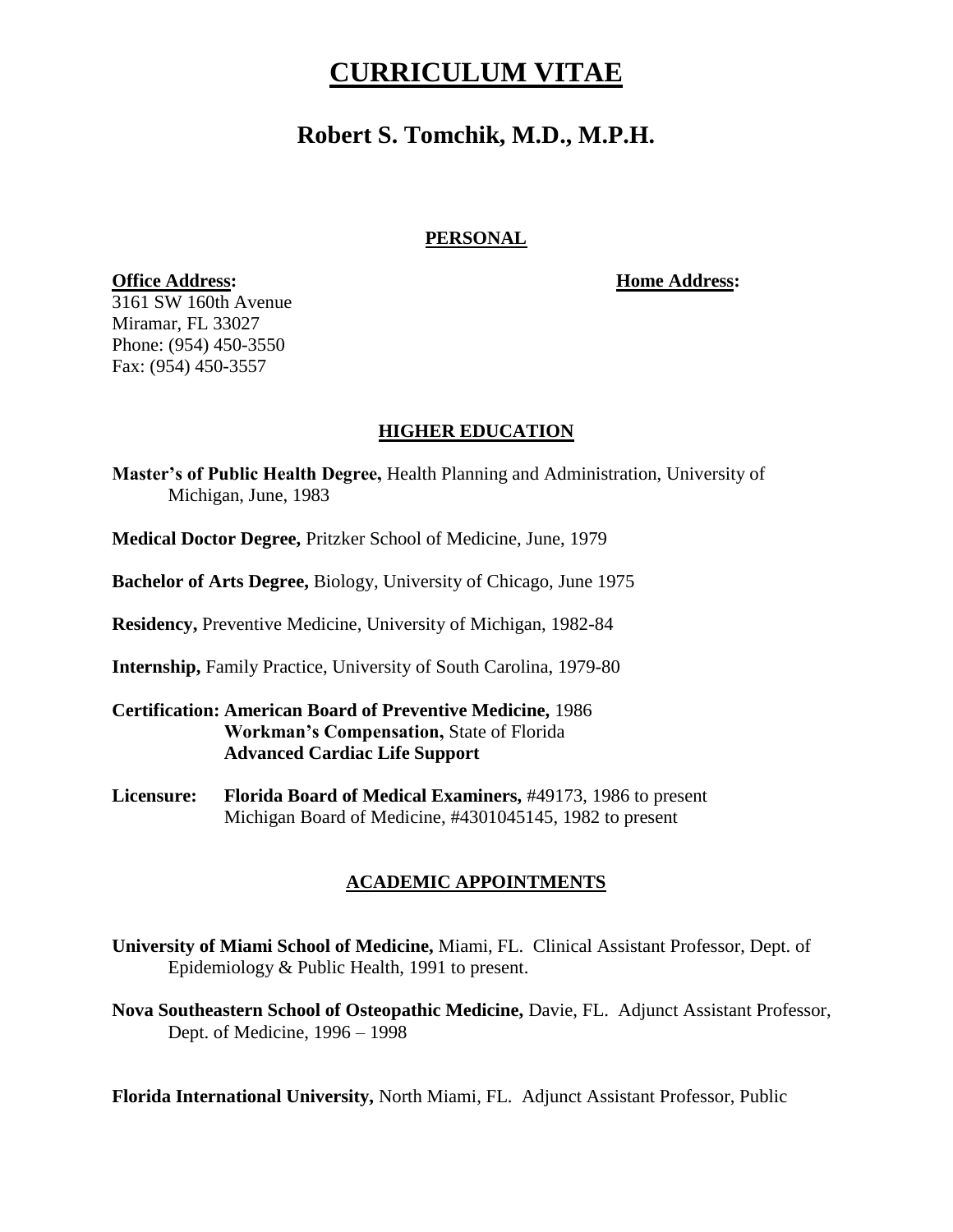### **Robert S. Tomchik, M.D., M.P.H.**

Health, 1993 – present

**Western Michigan University,** Kalamazoo, MI. Adjunct Assistant Professor, Health Administration, 1985-6.

### **NON-ACADEMIC EXPERIENCE**

**Private Medical Practice, Miramar and Pembroke Pines, FL 1/99 to present** Private medical practice in a family practice office. In-patient care at local hospital.

### Private Medical Practice, Davie, FL 7/97 to 12/98

Private medical practice in a busy family medical practice. Responsible for patient care for persons over 7 years old.

### **Humana Medical Plan, Inc., Fort Lauderdale, FL 12/96 to 6/97**

Regional Medical Director

Practiced internal medicine with emphasis on caring for Medicare patients. Responsible for supervision of quality management, utilization review, and cost-effectiveness of physician providers in a large urban county for managed care plan. Key responsibilities included ongoing communication and liaison with physicians, monitoring performance and coordinating care between providers in a cost-effective manner.

### **Memorial Healthcare System, Hollywood, FL 10/93 to 11/96**

Medical Director, Primary Care Center

Practiced general internal medicine with concentration in rheumatology and AIDS. Directed medical affairs of multi-specialty primary care group with \$6 million budget and heavy emphasis on managed care; approximately 25% of patients are capitated. Responsible for quality improvement, utilization review, physician productivity, negotiation of physician contracts, and medical supervision of laboratory and radiology. Achievements and activities included: reduced ER visits by 20% reduced budget by 18% as representative on reengineering team, developed physician practice profiles to monitor & enhance physician productivity, developed computer programs to monitor physician contracts and expenditures, chaired Pharmacy and Therapeutics Committee.

| FL Dept. of Health & Rehabilitative Services, Ft. Myers, FL | $5/86 - 6/88$ |
|-------------------------------------------------------------|---------------|
| <b>Ft. Lauderdale, FL</b>                                   | $2/90 - 9/93$ |

| Medical Epidemiologist, Broward County Public Health Unit                                    | $2/90 - 9/93$ |
|----------------------------------------------------------------------------------------------|---------------|
| Epidemiologist for metropolitan area with population over one million. Utilized knowledge of |               |
| management information systems, epidemiology skills and analytic capabilities to conduct     |               |
| disease investigation and evaluate health outcomes. Leadership role in public health         |               |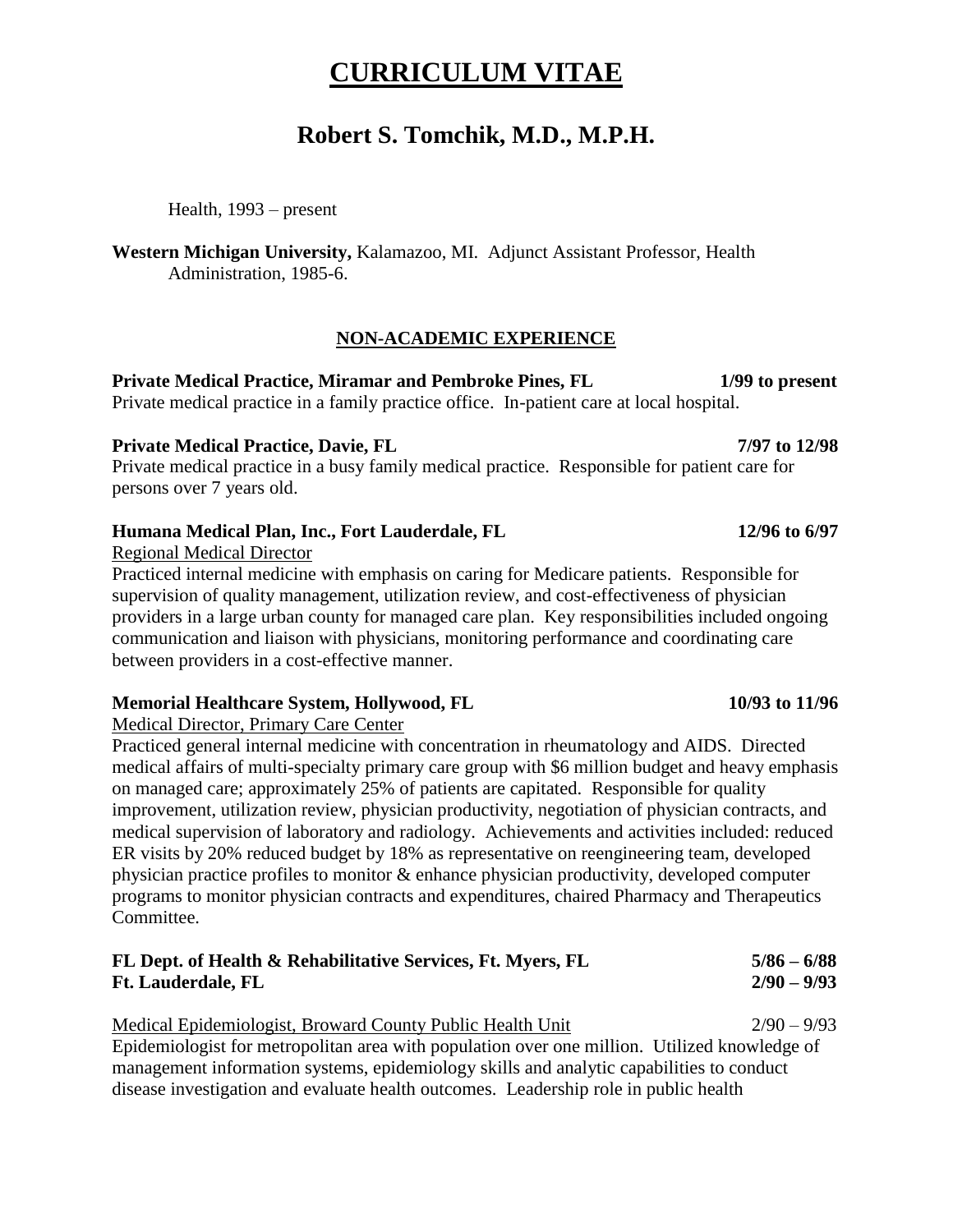### **Robert S. Tomchik, M.D., M.P.H.**

emergencies, including serving as media spokesperson. Managed and supervised disease surveillance and control programs and staff. Major roles and activities including the following: analyzed outbreaks of measles, encephalitis, hepatitis, and Legionnaire's disease, principal investigator of research team that identified the cause of seabather's eruption, a condition that annually affects thousands of Florida residents and visitors, Board of Directors, Broward County Medical Association, and health representative, Emergency Operations Center after Hurricane Andrew.

#### Direct, Lee County Public Health Unit 5/86 – 6/88

Directed department with 172 employees, \$7.8 million budget and health programs in adult primary care, pediatric, and obstetrics-gynecology and Medicare certified home health agency. Key achievements including the following: increased budget by 20% while reducing county ad valorum funding by 28%, lowered NICU admission rates by two-thirds through maternity care provided through a public health-hospital-physician coalition, negotiated single and multi-party contract with State, County and physicians, Founded and served as Vice-President, Southwest Florida AIDS Task Forced, chaired Lee County Affirmative Action Advisory Committee.

### **Elkhart County Health Department, Elkhart, IN 7/88 – 1/90**

#### **Director**

Chief executive of agency with staff over 100 and budget of \$2.1 million. Responsibilities including directing a licensed home health agency, managing local environmental regulatory programs and undertaking community health initiatives. Accomplishments included passage of first local groundwater protection program in the State, expansion of maternal and child health programs by 50%, coordination with EPA on management f a local superfund site and establishment of career ladder for professional employees. Responsible for establishment of fiscal accountability and improved relationships with Board of County Commissioners, County Administrator and County Auditor.

Emergency Physician, Three Rivers Area Hospital, Three Rivers, Michigan 7/83 – 7/85 Practiced as an emergency room physician with responsibilities that included after hours inhouse coverage of intensive care unit and occupational health care.

#### **University of Michigan, Ann Arbor, MI 9/82 – 11/84**

Residency, Preventive Medicine

Completion of residency training in public health and general preventive medicine, with practicum experience while serving as health officer of Kalamazoo County.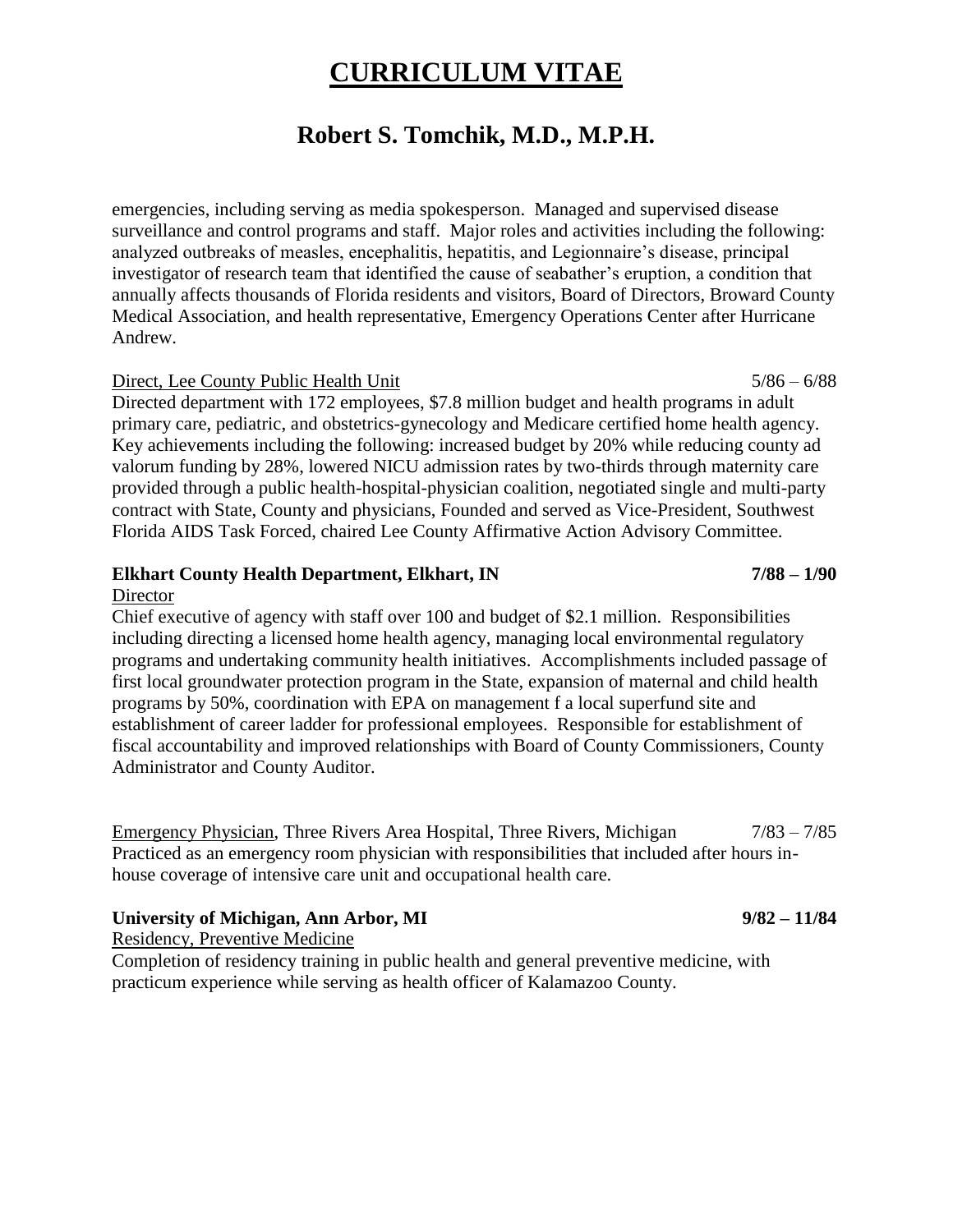### **Robert S. Tomchik, M.D., M.P.H.**

### **Public Health Service Hospital, Crow Agency, MT 7/80 – 6/82**

Clinical Director and General Medical Officer

Directed clinical services and served as chief of medical staff. Supervision of optometry, pharmacy, laboratory, dental and medical services, including emergency room, med/surg, pediatrics, and obstetrics units and out-patient clinic. Developed comprehensive diabetes program; lead efforts to recognize and retain employees. Practice family medicine.

### **PROFESSIONAL ASSOCIATIONS**

American College of Physician Executives, member, 1995 to 1998 American College of Preventive Medicine, member, 1986 to 1998 Broward County Medical Association, member, 1990 to 1998; Board of Directors, 1992 to 1993 American Medical Association, member, 1990 to 1998 Florida Medical Association, member, 1990 to 1998 American Public Health Association, member, 1982 to 1994 American Cancer Society, Board of Directors, 1992 to 1994

### **PUBLICATIONS**

### **Juried or Refereed Articles and Exhibitions**

**Tomchik RS, Russell MT, Szmant AM, Black NA. Clinical perspectives on seabather"s eruption, also known as "sea lice".** JAMA 1993;269;1669-1672.

**Tomchik RS. Evolution of public/private partnerships to care for the medically needy.** The Record 1995;67(3)13.

**Tomchik RS, Janusweski J. AIDS in the "90s.** The Record 1993;54(5):9,23.

**Tomchik RS. Medical relief in large scale disasters: lessons from Hurricane Andrew.** Miami Medicine 1992;63(1)17-9.

**Tomchik RS, Sfakianaki ED. Advances in immunization practices: current recommendations for children.** Miami Medicine 1992;63(8)17-21.

**Black NA, Szmant AM, Tomchik RS. Planulae of the Scyphomedusa Linuche unguiculta as a possible cause of seabather"s eruption.** Bulletin of Marine Science 1994;54:955-60.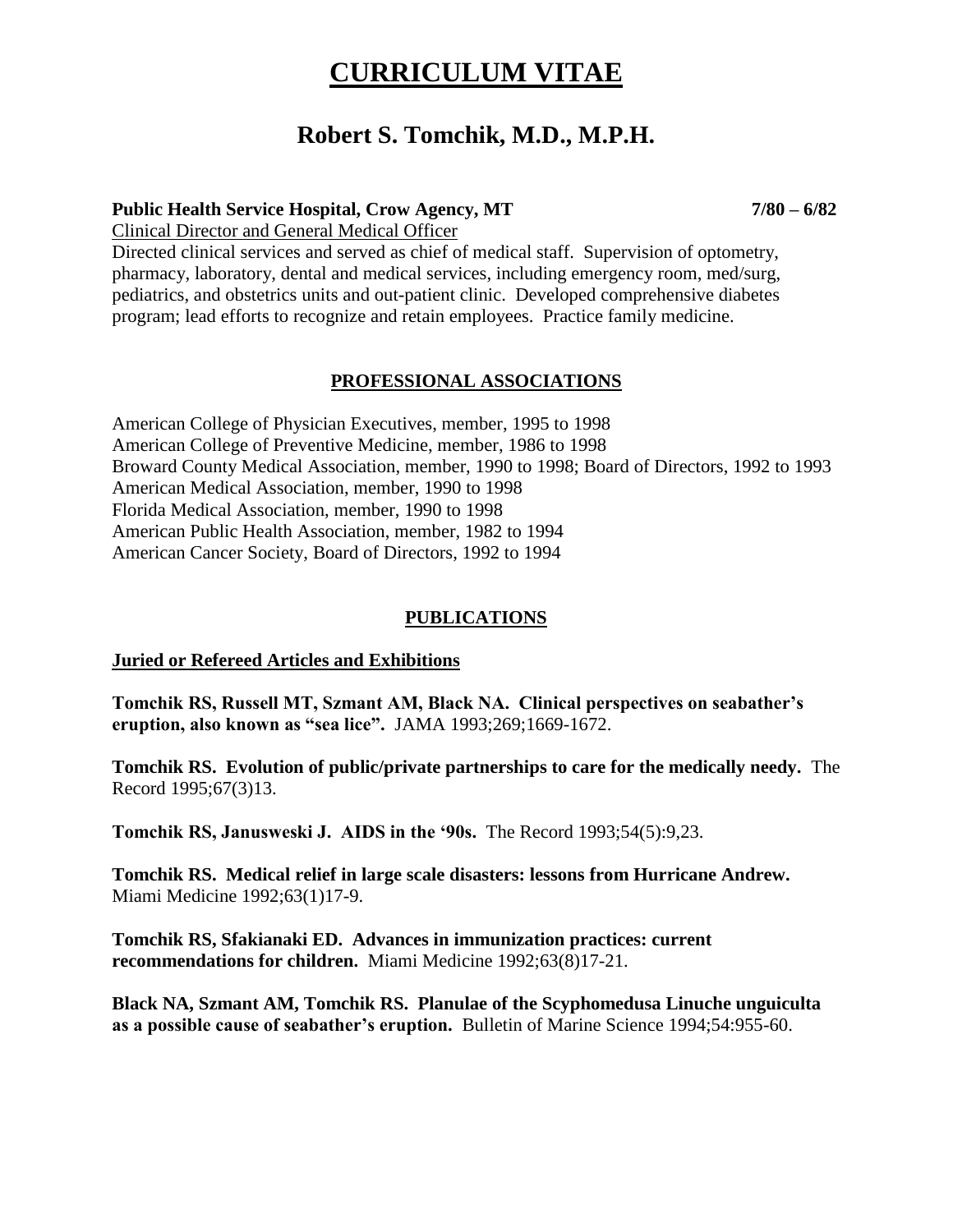### **Robert S. Tomchik, M.D., M.P.H.**

**Beitsch LM, Tomchik RS, Vickery L and Rogers PJ. Access to prenatal care by low income patients: a survey of physician attitudes.** Florida Journal of Public Health 1991;3(3)50-54.

**Tomchik, RS. Seabather"s eruption.** Exhibition – Annual Conference, Florida Medical Association, Orlando, FL, April, 1994.

### **Other Research and Publications**

**Tomchik RS. "Sea lice" and seabather"s eruption: advances in identifying an elusive marine organism.** Ocean Lifeguard 1992;4(4)10-11.

**Tomchik, RS. Foodborne Illness in Michigan – 1982.** Michigan Department of Public Health, March, 1984.

**Russell MT, Tomchik RS. Seabather"s eruption or "sea lice": new findings and clinical implications.** Journal of Emergency Nursing 1993'19:197-201.

**Terry WC, Rogers PJ, Tomchik RS. Alcohol and drug abuse trends in Broward County: first annual drug epidemiology network report.** United Way of Broward County, June, 1992.

### **PROFESSIONAL**

### **Presentations**

**Tomchik, RS. Clinical perspectives on treatment of patients with AIDS.** Family Service Agency, Fort Lauderdale, FL, February 9, 1996.

**Tomchik, RS. Clinical preventive medicine.** Department of Family Medicine, University of Miami School of Medicine, Miami, FL, May, 1994.

**Tomchik, RS. Perspectives on a comprehensive, community based program of medical services for low income patients.** Broward County Leadership, Hollywood, FL, March, 1994.

**Tomchik, RS. Health effects of Hurricane Andrew.** Lessons Learned from Hurricane Andrew, Florida International University, March 1, 1993.

**Tomchik, RS. Seabather"s eruption**. Department of Family Medicine, University of Miami School of Medicine, Miami, FL, April, 1993.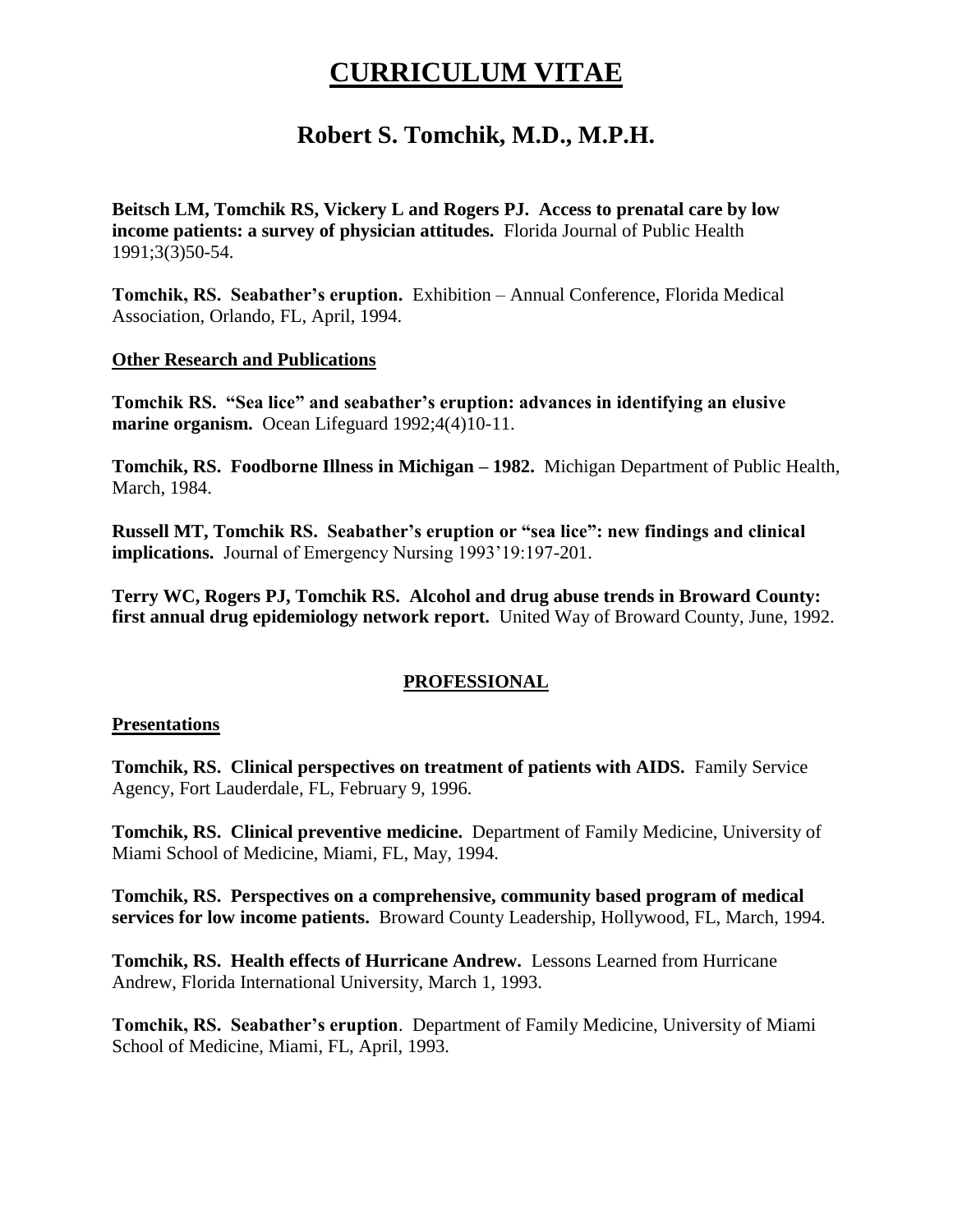## **Robert S. Tomchik, M.D., M.P.H.**

**Janusweski J, Tomchik RS. AIDS trends among women and children: Broward County and the United States.** Second Annual Pediatric HIV Conference, Fort Lauderdale, FL, December 5, 1992.

**Tomchik, RS. The role of immunization programs in protecting a community"s health**. Kiwanis Club of Wilton Manors, Wilton Manors, FL, April, 1992.

**Tomchik, RS. Review of occupational and preventive medicine**. Review Course for Foreign Medical Graduates, University of Miami School of Medicine, Miami, FL, April, 1992.

**Tomchik, RS. Waging the new war against measles: lessons from the measles experience in south Florida.** National Association of County Health Officials, Fort Lauderdale, FL, July, 1990.

**Tomchik, RS. AIDS in Lee County and the United States: past history, present impact and future implications.** Leadership Lee County, August, 1987.

**Tomchik, RS. Medical effects of exposure to ehyl bromide.** The Epidemiology of Occupational Diseases of Agricultural Workers, LaBelle, FL, January, 1987.

### **National Media**

**Sea lice,** Cable News Network., June, 1993.

**Health impact of Hurricane Andrew,** "All Things Considered", National Public Radio, September, 1992.

### **Honors and Awards**

- Recognition Award, Contributions to Health and Safety of Florida Beaches, Florida Beach Patrol Chiefs Association, 1993.
- Certificate of Recognition, Immunization Services, City of Miramar, 1993.

"Outstanding New Health Program", Lee County Coordinating Council, 1988.

- Recognition Award, Chairman of Equal Opportunity Committee, Lee County, FL, 1988.
- Recognition Award, Employee Recognition and Retention, Public Health Service, Crow Agency, MT, 1982.
- Certificate of Recognition, Childhood Immunization, Public Health Service, Crow Agency, MT, 1981.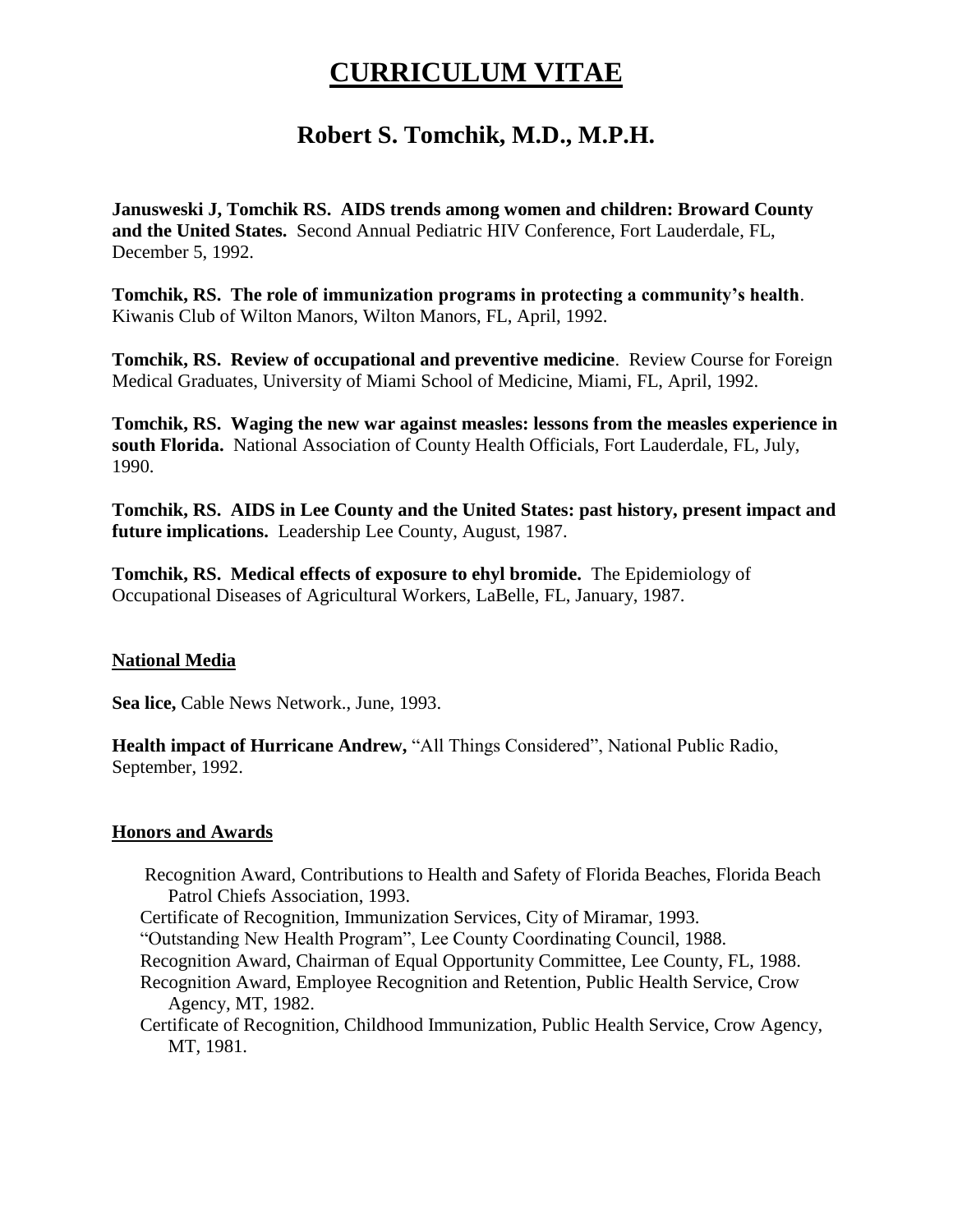### **Robert S. Tomchik, M.D., M.P.H.**

### **TEACHING**

**Areas of Specialization** (Courses Taught)

**Infectious Disease Epidemiology The US Health Care System Social Epidemiology Introduction to Epidemiology**

**Preceptorships / Externships**

**Family Practice Residents** – University of Miami School of Medicine; Public Health Service **Medical Students** – University of Miami School of Medicine, Nova Southeastern College of Osteopathic Medicine; Public Health Service **Masters" Level Students** – University of Miami School of Medicine, Florida International University **Physician Assistant Students** – Nova Southeastern College of Health Sciences **Emergency Medical Technicians** – Public Health Service